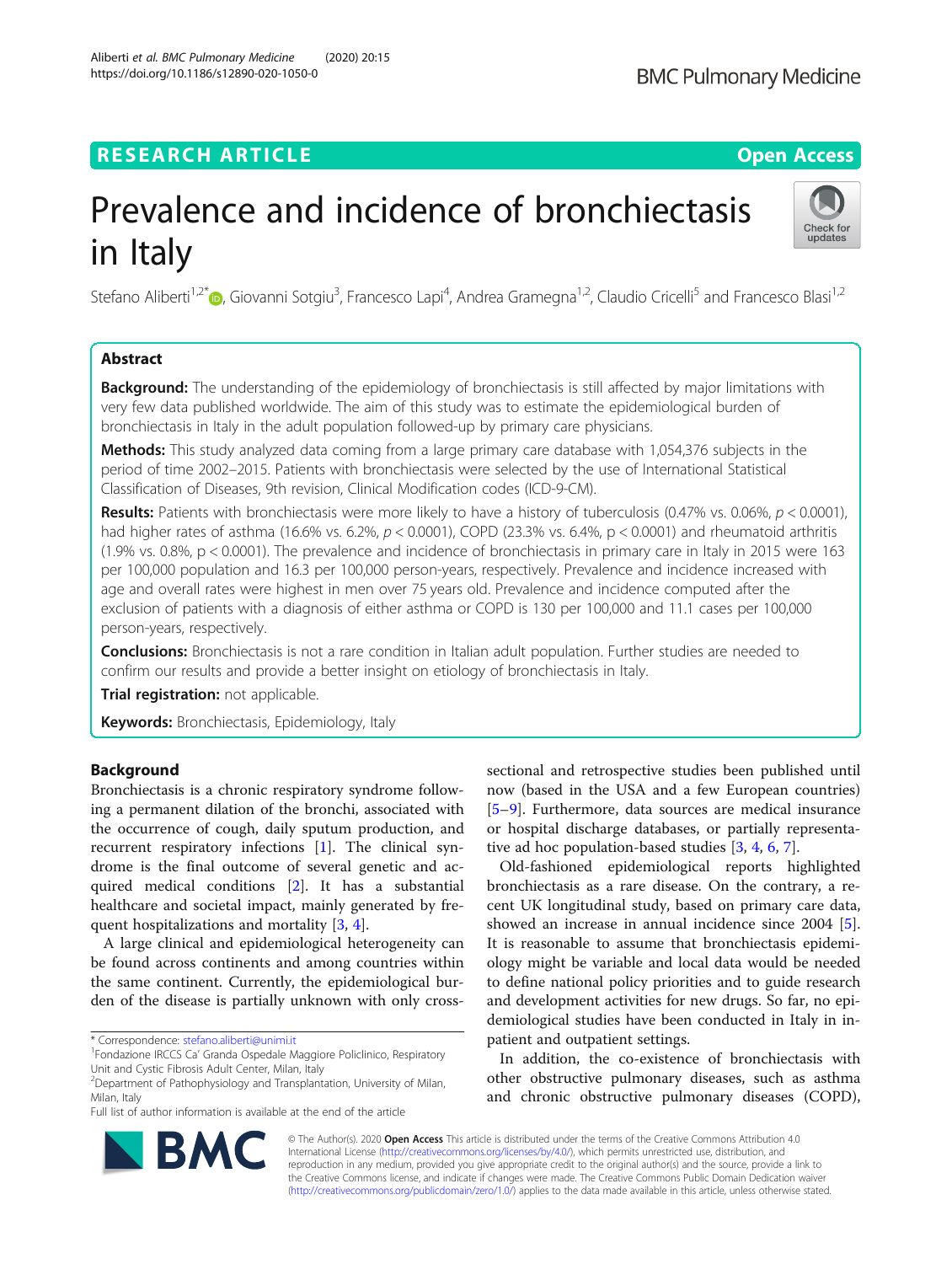might hinder the precise assessment of bronchiectasis epidemiology; by now no studies have evaluated prevalence and incidence in a population of patients with only bronchiectasis and no concomitant diagnosis of other chronic respiratory diseases.

The aim of this study was to estimate the epidemiological burden of bronchiectasis in Italy in the adult (aged > 14 years) population followed-up by primary care physicians, stratified by age and gender, both in overall population and excluding patients with a concomitant diagnosis of either asthma or COPD.

# **Methods**

# Data source

Data were retrieved from computer-based records included in the Health Search IMS Health Longitudinal Database (HSD). The HSD, which complies with the European Union guidelines on the use of medical data for research purposes, collected clinical records from 1996 to 2015. Patients recruited in the system had an anonymous code linked to demographic information, medical records, and date of death. Diseases were classified according to the International Classification of Disease, 9th revision, Clinical Modification (ICD-9-CM). HSD population is comparable with the Italian population surveyed by the Italian National Institute of Statistics (ISTAT) for the following variables: gender, age, and geographical location.

#### Study population

The study population included patients aged  $> 14$  years and followed-up up to 31 December 2015 by 800 Italian general practitioners (GPs). They were detected with the ICD9CM codes 494 and 011.5. The recruitment period was from 1st January 2002 to 31st December 2015. Patients with diagnosis of 'suspected bronchiectasis' AND/ OR patients with diagnosis of cystic fibrosis were excluded. Since this study was based on open-access anonymized data, approval from ethical committees was not needed. Each case was matched up to ten controls, who were randomly selected in the whole cohort, according to sex, age, year of cohort entry and duration of follow-up.

#### Data collection

Primary outcomes included prevalence and incidence of bronchiectasis in the Italian adult population. Clinical characteristics were reported for all included patients. Information on conditions associated with bronchiectasis were also retrieved, including COPD (491.2; 493.2), asthma (493.9), primary ciliary dyskinesia (759.3), tuberculosis (011.9), Kartagener syndrome (759.3), HIV infection (V08, 042), rheumatoid arthritis (714.0), inflammatory bowel disease as ulcerative colitis (556.9) and Crohn disease (555.9), bone marrow transplant

(41.0), hypogammaglobinemia (279.0), allergic bronchopulmonary aspergillosis ABPA (518.6), common variable immunodeficiency (279.06), and alpha1-antitrypsin deficiency (273.4).

## Study definitions

The prevalence of bronchiectasis was estimated by calculating the proportion of patients with a bronchiectasis diagnosis from 1st January 2002 to 31st December 2015 to the adult population (per 100,000) with the 95% confidence interval (95% CI). The annual incidence rate from 2002 to 2015 was estimated by dividing new cases of bronchiectasis to person-years with 95% CI according to annual registration. A new case of bronchiectasis was a patient with a new ICD diagnosis of bronchiectasis without any similar diagnoses the years before. Both prevalence and incidence estimates were stratified by both gender and age classes each single year of analysis. Sensitivity analysis was conducted to evaluate incidence and prevalence estimates in patients with a diagnosis of neither COPD nor asthma.

# Results

# Demographics and clinical characteristics of adult patients with bronchiectasis

Mean (SD) age of patients with bronchiectasis was 67.5 (14.4) years, without any statistically significant differences in comparison with the control group (Table 1). Patients with bronchiectasis were more likely to have a history of tuberculosis  $(0.47\% \text{ VS. } 0.06\%; P < 0.0001)$ , had higher prevalence of asthma (16.6% VS. 6.2%; P < 0.0001), COPD (23.3% VS. 6.4%;  $P < 0.0001$ ), and rheumatoid arthritis (1.9% VS. 0.8%;  $P < 0.0001$ ), as summarized in Table 1.

# Prevalence and incidence of bronchiectasis in the Italian adult population

A total of 1,054,376 subjects (543,974, 52%, females and 268,693, 25%, aged  $> 65$  years) were included in the

|         |  | <b>Table 1</b> Conditions associated with bronchiectasis in our cohort |  |  |
|---------|--|------------------------------------------------------------------------|--|--|
| in 2015 |  |                                                                        |  |  |

| Associated conditions            | Cases       | Controls    | р        |
|----------------------------------|-------------|-------------|----------|
| History of tuberculosis          | 8(0.47)     | 10(0.06)    | < 0.0001 |
| Asthma                           | 285 (16.60) | 1068 (6.22) | < 0.0001 |
| COPD                             | 400 (23.26) | 1099 (6.40) | < 0.0001 |
| <b>HIV</b>                       | 0(0)        | 17(0.10)    | ns       |
| Rheumatoid arthritis             | 33 (1.92)   | 135 (0.79)  | < 0.0001 |
| Ulcerative colitis               | 9(0.52)     | 69 (0.40)   | ns       |
| Crohn disease                    | 0(0)        | 5(0.03)     | ns       |
| Hypogammaglobinemia              | 1(0.06)     | 5(0.03)     | ns       |
| Common variable immunodeficiency | 1(0.06)     | 0(0)        | ns       |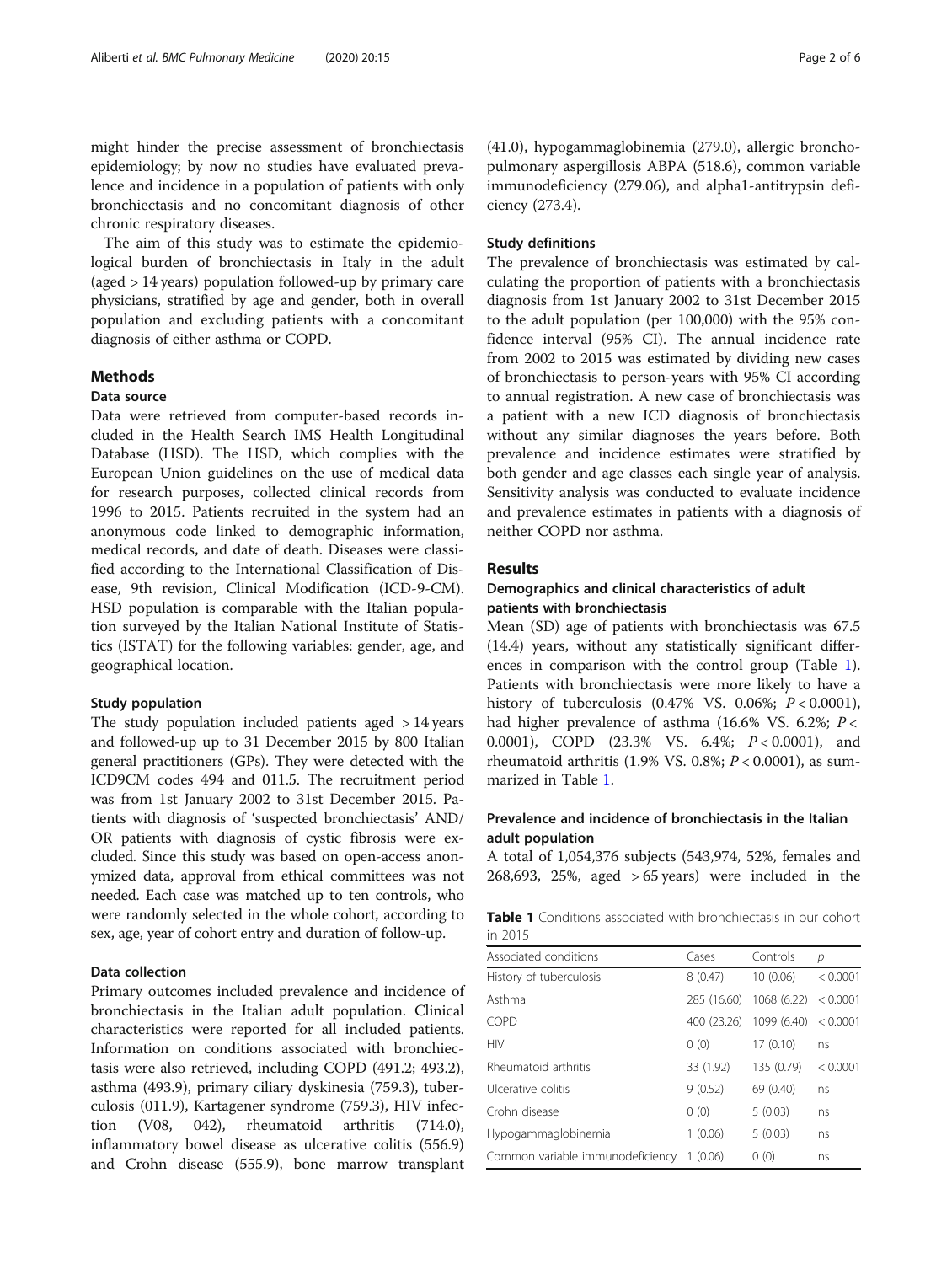database. Temporal trends of bronchiectasis incidence and prevalence by gender are summarized in Fig. 1.

Prevalence increased in the overall study population, rising from 62 in 2005 to 163 per 100,000 population in 2015. In the last year of the analysis, it was higher in women than in men (178 VS. 147 per 100,000 population, respectively). Prevalence also increased with age in the overall population and in both males and females to the highest rate of 466 cases per 100,000 population (497 and 446 per 100,000 population in men and women, respectively) in patients aged > 75 years. The incidence of bronchiectasis in 2015 was 16.3 cases per 100, 000 person-years, with a higher rate among women (18.2 VS. 14.1 per 100,000 person-years). Age was related to increased incidence, with a maximum rate of 42.9 per 100,000 person-years in patients aged 75–84 years (46.7 and 40.0 per 100,000 person-years in men and women, respectively). Prevalence and incidence of bronchiectasis by age group and gender is described in Fig. [2](#page-3-0).

# Prevalence and incidence of bronchiectasis in adults excluding patients with a diagnosis of either asthma or COPD

In 2015, the prevalence was 130 cases per 100,000 population, resulting higher in women than in men (140 VS. 110 per 100,000 population, respectively). Increasing age was linked to increased prevalence both in the overall population and in males and females up to the highest rate of 350 cases per 100,000 population in patients  $> 75$ 

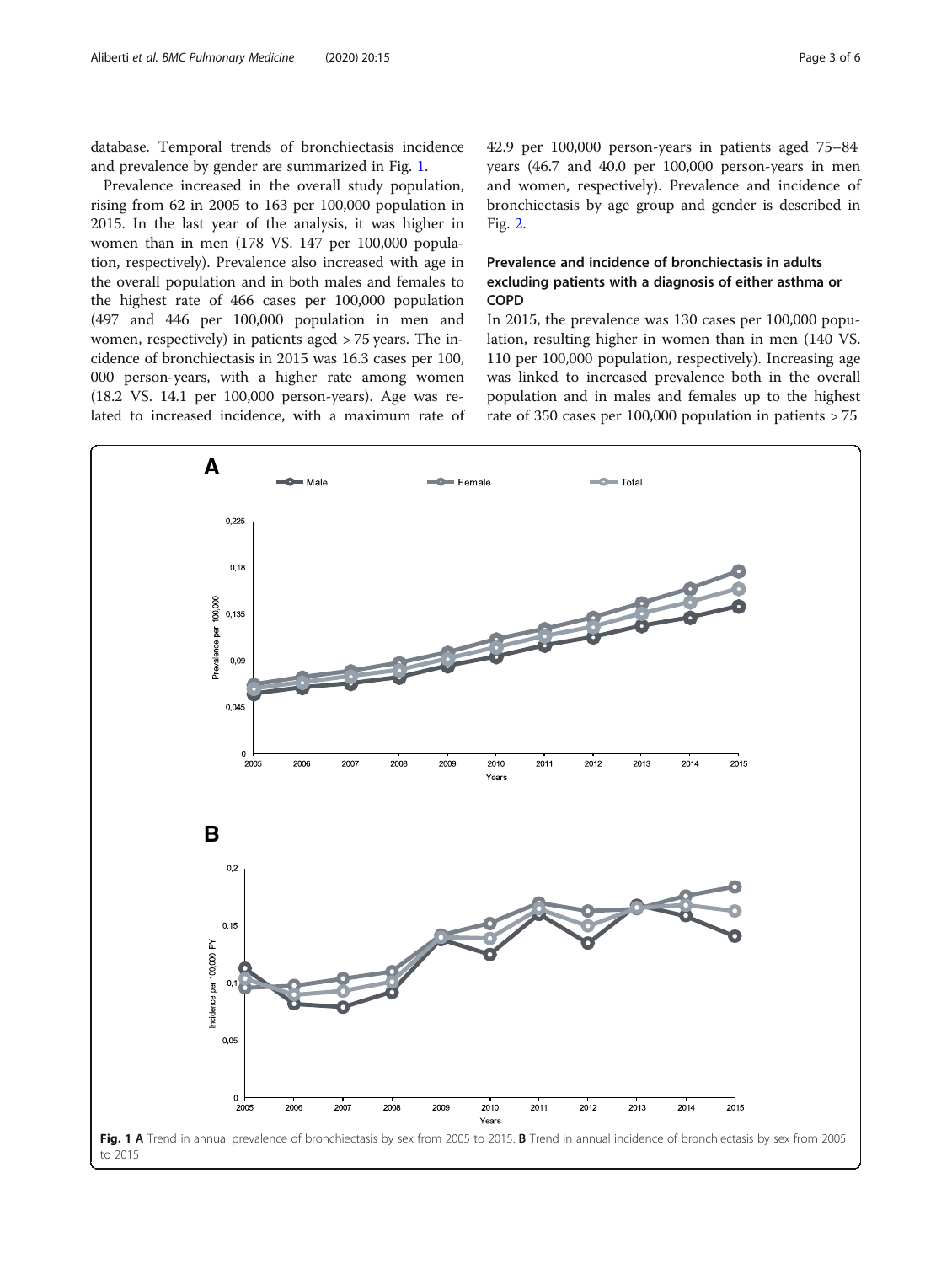<span id="page-3-0"></span>

years (340 and 352 per 100,000 population in men and women, respectively).

The incidence of bronchiectasis in 2015 was 11.1 cases per 100,000 person-years, with higher rate in women than men (12.7 VS. 9.4 per 100,000 person-years, respectively). Incidence increased with aging up to a maximum rate of 28.9 per 100,000 person-years in patients aged 75–84 years (29.0 in men and 28.8 in women). Data are summarized in Figs. [3](#page-4-0) and [4.](#page-4-0)

## **Discussion**

Bronchiectasis overall prevalence in the Italian population referring to GPs is 163 per 100,000 population, whereas annual incidence is 16.3 per 100,000 personyears. Both prevalence and incidence increase with age, with the highest rates reported in patients aged > 75 years. Prevalence and incidence computed after the exclusion of patients with a diagnosis of either asthma or COPD is 130 per 100,000 and 11.1 person-years, respectively.

This study provides the first epidemiological report on bronchiectasis in Italy, showing that it is not a rare disease. Italian estimates seem similar to other European settings, ranked between the lower prevalence described by Ringshausen et al. in Germany (67 cases per 100,000 population) and the higher UK prevalence (566 and 485 new cases per 100,000 population in women and men, respectively) [\[5](#page-5-0), [7\]](#page-5-0). Interestingly, Italian prevalence is lower if compared with the only other bronchiectasis cohort recruited in Southern Europe. In 2012 Monteagudo analyzed primary care medical reports of 5.8 million people in Catalonia and reported on a prevalence of 362 patients per 100,000 population [[8](#page-5-0)]. This inconsistency might be related to several reasons, including different data sources and algorithms for data collection; however,

geographical heterogeneity might have a key role, as recently highlighted by Chandrasekaran [\[10](#page-5-0)]. A better understanding of the epidemiological variability should be achieved by the analysis of international multicentric cohorts, recruited with the same methodology and using the same clinical definitions.

While Italian bronchiectasis prevalence and incidence are slightly higher in females across all age groups, different estimates were found in 2015 in people older than 75 years (prevalence 511 VS. 484 per 100,000 population and incidence 46.7 VS. 40.0 per 100,000 person-years in males and females, respectively). The increased rates in males are consistent with findings from similar studies and - as already observed - might be attributed to the high proportion of COPD patients in this age class  $[5, 8]$  $[5, 8]$  $[5, 8]$  $[5, 8]$  $[5, 8]$ . The analysis in patients without a concomitant diagnosis of COPD confirmed this hypothesis, where it was found that females were more prevalent in all age groups. Notably, in our dataset COPD is the most prevalent (23.3%) condition related to bronchiectasis. At present, though biological plausibility and epidemiological association has been reported, the definition of COPD as a cause of bronchiectasis is not widely accepted [[11](#page-5-0), [12](#page-5-0)]. A recent literature review showed conflicting bronchiectasis prevalence estimates in COPD populations, ranging from 4 to 28%, partially explained by the enrollment of different populations or different CT diagnostic criteria [[13](#page-5-0)]. While the interpretation of a simple co-existence or co-morbidity between COPD and bronchiectasis still holds a prominent position, it has been recently postulated that these medical conditions might occur as an overlap syndrome (the acronym BCOS has been proposed) with possible consequences in terms of treatment and increased mortality [\[14](#page-5-0)–[16](#page-5-0)].

Annual prevalence of bronchiectasis increased from 2005 to 2015 in men and women, as well as in the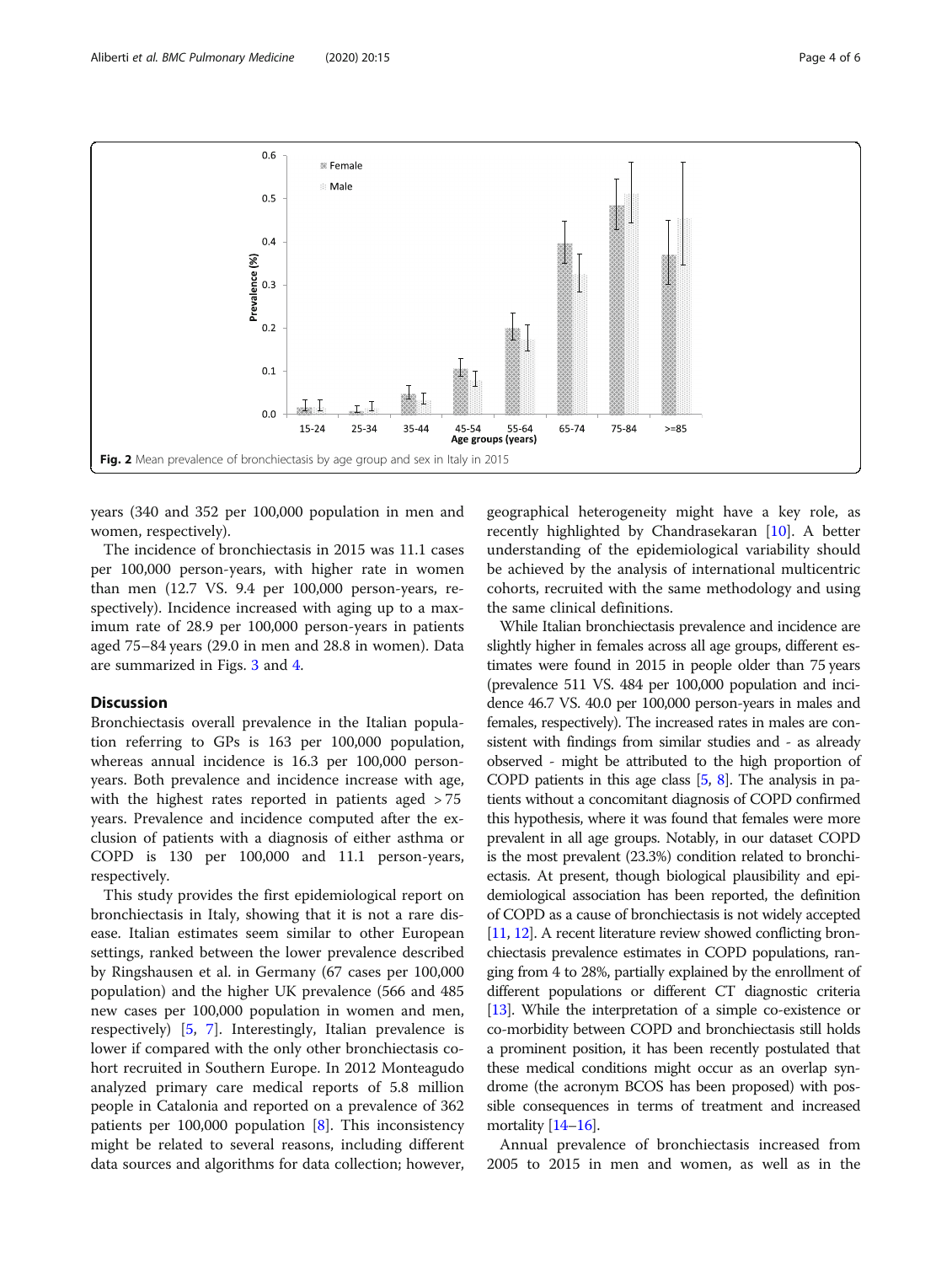<span id="page-4-0"></span>